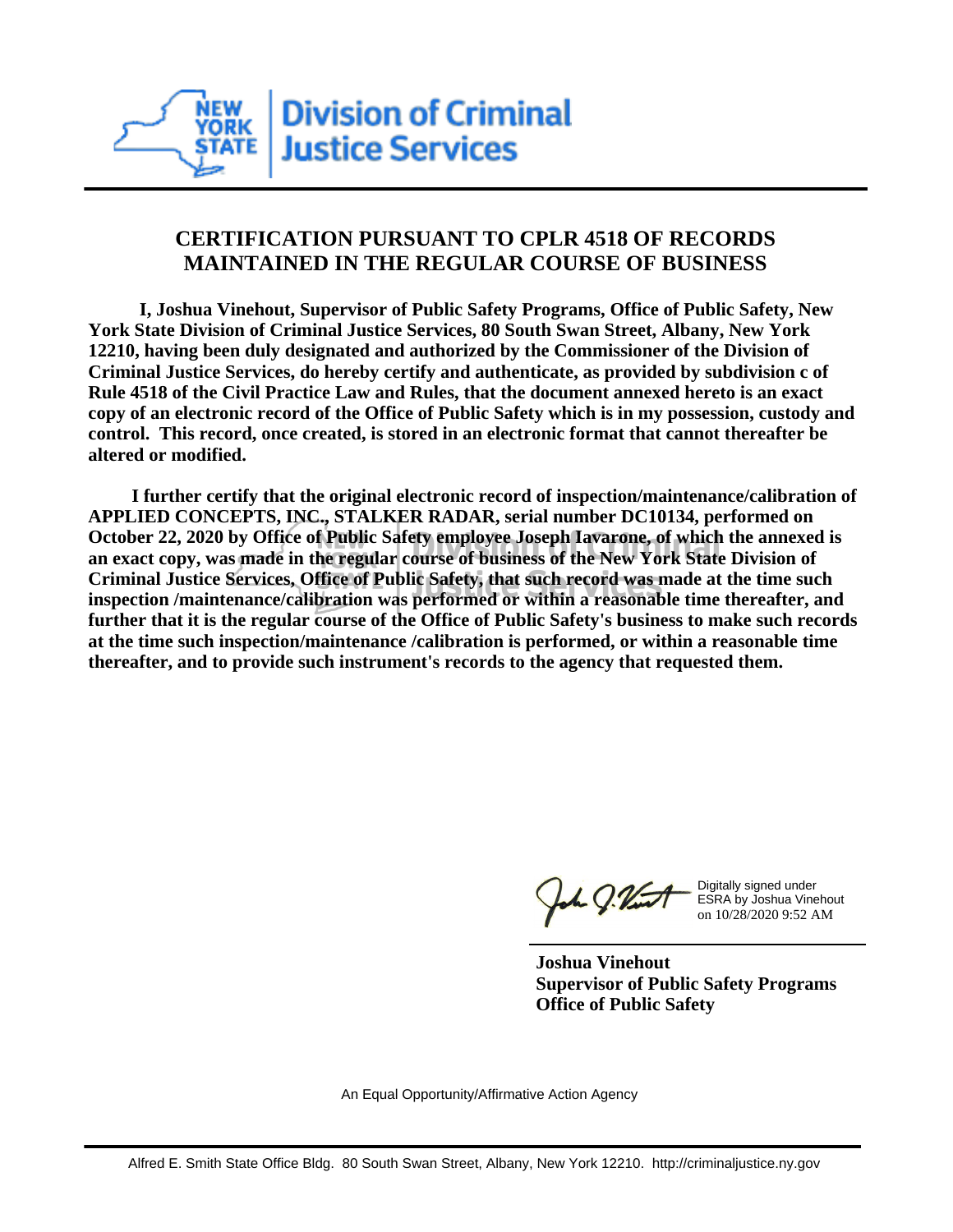## **RADAR RECORD OF INSPECTION / MAINTENANCE / CALIBRATION**

**Name of Submitting Agency: Stony Point Town Police Department Manufacturer: APPLIED CONCEPTS, INC. Model: STALKER Date: October 22, 2020 Serial Number: DC10134**

 **I hereby certify that APPLIED CONCEPTS, INC. RADAR, model STALKER, serial number DC10134/ / KA13995 / / N/A, has been calibrated using standards whose accuracies are established by the National Bureau of Standards, or have been derived by the ratio type of self calibration techniques. Calibration has been effected by controlled tests performed on the date indicated above.**

| <b>Test No</b> | <b>Internal Standard</b>                   | <b>Test Result</b> |
|----------------|--------------------------------------------|--------------------|
|                | <b>PAS MPH</b>                             | <b>PAS MPH</b>     |
| <b>Test No</b> | <b>Certification Standard (Stationary)</b> | <b>Test Result</b> |
|                | 40 MPH                                     | 40 MPH             |
|                | $25$ MPH<br>YORK                           | <b>25 MPH</b>      |
| <b>Test No</b> | <b>Certification Standard (Moving)</b>     | <b>Test Result</b> |
|                | <b>40 MPH</b>                              | <b>15 MPH</b>      |
|                | <b>25 MPH</b>                              |                    |

**Turning Fork Certification / Date of Certification: October 22, 2020**

| <b>Serial Number</b> | Frequency | <b>Test Result</b> |
|----------------------|-----------|--------------------|
| FB004098             | 4166 HZ   | 40 MPH             |

**The above stated tuning fork has been tested and found to oscillate at 4166 Hertz. It will cause a calibration signal of 40 MPH when used with a Doppler traffic radar operating at 34,700 Mhz.**

| <b>Serial Number</b> | Frequency | <b>Test Result</b> |
|----------------------|-----------|--------------------|
| FA003201             | 2613 HZ   | 25 MPH             |

**The above stated tuning fork has been tested and found to oscillate at 2613 Hertz. It will cause a calibration signal of 25 MPH when used with a Doppler traffic radar operating at 34,700 Mhz.**

 **I further certify that the entries made in these records were made at the time that the inspection /maintenance/calibration of the above identified RADAR was performed, or within a reasonable time thereafter.**

 *page 1 of 2* 

Digitally signed under ESRA by Joseph Iavarone on 10/22/2020 12:34 PM

**Joseph Iavarone Highway Safety Equipment Technician Office of Public Safety**

**\_\_\_\_\_\_\_\_\_\_\_\_\_\_\_\_\_\_\_\_\_\_\_\_\_\_\_\_\_\_\_\_\_\_\_\_\_**